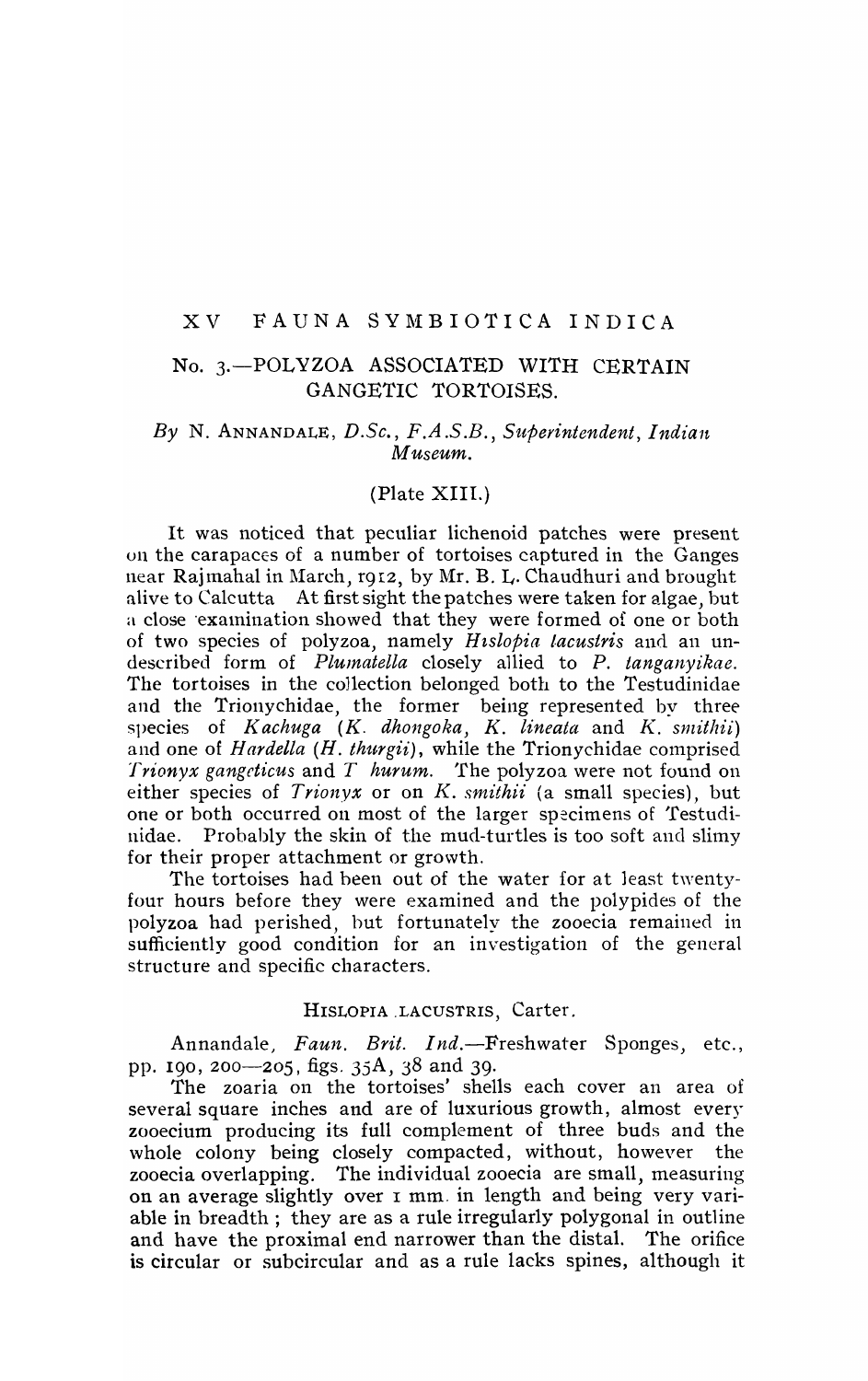has a well-marked chitinous border. The zooecia are too closely fitted together for a flat membrane to intervene, but their chitinous margins are \vell developed.

Most of the zoaria in the collection had been overgrown by the Phylactolaematous species next to be described. They were only found on the carapace of *H ardella thu'rgii* in this instance, but *H islopia lacustris* commonly occurs on the shells of molluscs of the genus *Vivipara* as well as on the leaves of *Vallisneria spiralis,* on logs, stones and other inanimate fixed or floating objects. Major 'Valton discovered the polyzoon *Stolella indica*  growing over large zoaria in the United Provinces and the bases of the type-specimens of the sponge *Corvospongilla burmanica* from Pegu contained the remains of zooecia. The species is widely distributed in the tropical parts of eastern Asia.

## PLUMATELLA (AFRINDELLA) TESTUDINICOLA, Sp. nov.

*Zoaria* forming quite flat, oval or circular lichenoid patches with undulating or sinuous borders and in some instances as much as 10 cm. in diameter; consisting of zooecia laying parallel and closely adjacent in one plane and radiating in branches from a common centre.

*Zooecia* entirely recumbent, narrow, elongate, with the orifice opening almost vertically; the proximal part a little flattened, without dorsal keel or furrow; the ectocyst densely covered with minute sand-grains, translucent brownish, indistinctly annulated, paler on the distal than on the proximal part.

*Polypide* not observed.

*Statoblasts.--Only* fixed statoblasts are apparently developed. They occur in great profusion, entirely filling many dead zooecia and arranged in moniliform series. As the dorsal wall of the zooecium decays they are left adhering \vith its ventral wall to the host's carapace and reproduce the pattern of the zooecium, often almost completely. They are, as a rule, broadly oval, measuring about  $0.52 \times 0.35$  mm., but sometimes they are circular and occasionally kidney-shaped. The surface is polished and without a trace of reticulation and the capsule is surrounded by a stout chitinous ring separated from it by a deep peripheral groove; the colour is black or very dark brown.

Localities and hosts.--R. Ganges near Rajmahal, on carapace of *Hardella thurgii, Kachuga dhongoka* and *K. lineata:* staloblasts also obserVEd on young specimens of *K. dhongoka* from Allahabad and Fatteghar.

The structure of the zooecium closely resembles that of the zooecia of some forms of *Plumatella tanganyikae,* which I have recently adopted as the type-species of the new subgenus *Afrindella* (Rec. Ind. Mus., vii, p. 140) and I have little doubt that I am right in referring the new species to that subgenus. It is unfortunate, however, that the polypides of the type-specimens are not in a fit state for examination. The statoblasts somewhat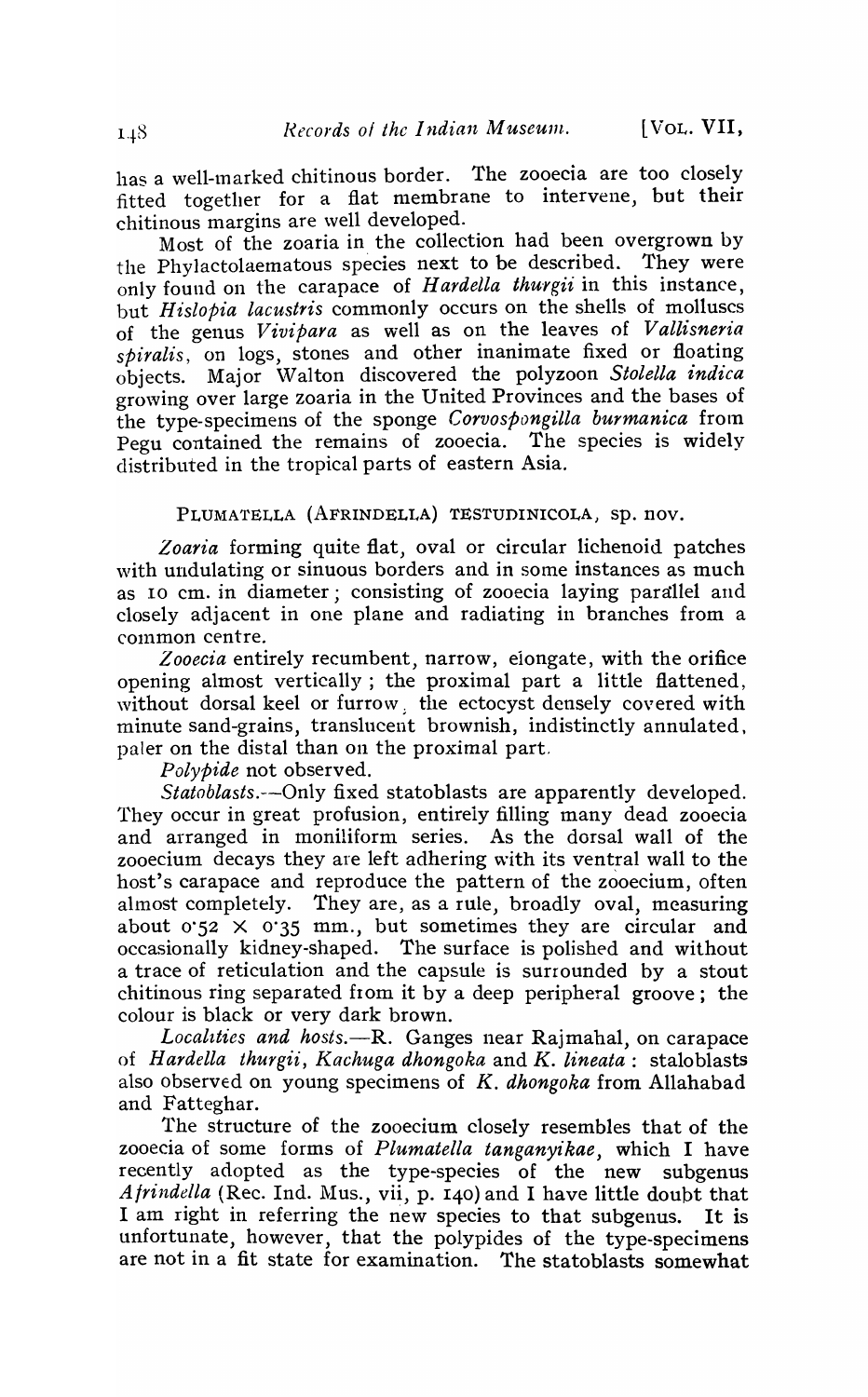resemble those of *Fredericella,* to which belong the only species hitherto described in which all of these bodies are devoid of a ring of air-cells. The fixed statoblasts of *Plumatella,* however, always resemble those of *Fredericella,* and that to a different extent in different species. It is probable in the present instance that the production of fixed statoblasts only is an adaptation correlated with the peculiar method of life adopted by the polyzoon. As the tortoises to which it is attached leave the water for purposes of oviposition, if not for other purposes also, it is perhaps necessary that the *Pluntatella* should not altogether lose their services as beasts of burden at any period in its life-cycle, solid objects to which it can affix itself being few and far between in the mud of the Ganges.

In its general appearance P. *testudinicola* bears a remarkable but of course quite superficial resemblance to certain Cheilostomes and Ctenostomes that encrust flat surfaces. The method of budding is, however, completely different, for the closely compacted parallel branches of the zoarium are produced by linear budding or by the production in the first instance of two divergent buds at the tip of a parent zooecium. Except at and near the centre (which is the oldest part of the zoarium) there is no organic connection between the different branches, which, at any rate near the periphery, merely lie alongside one another. In the older parts of the colony it is clear that the production of divergent buds in the position indicated has been frequent but that they, or rather the branches produced from them by linear budding, have become closely pressed together and therefore parallel, not apparently having the power of raising themselves from the basis to which they adhere. Thus the method of budding differs from that of such forms as *M embranipora* and *Hislapia*  in that lateral buds are never produced, while there is no single zooecium from which the branches radiate outwards as in *Flustrella*  and many other encrusting forms, Indeed, it seems probable that each apparent colony is not really a single zoarium but rather the result of budding on the part of a group of statoblasts or embryos from each of which branches have been produced in one or in two directions. In *Plumatella tanganyikae*, although compact flat zoaria are often found, it is always possib:e to see that their branching is fundamentally bilateral and probably arises from the fact that the two first polypides produced from a single statoblast or embryo have diverged from one another before fixation was completed. In *P. testudanicola*, on the other hand, each colony appears to have arisen from a group of separate but closely adjacent individuals, the branches of which have been forced to diverge by mutual pressure. It is, however, difficult to be quite sure of this without studying young growing zoaria, which I have not seen, as the central part of old zoaria is ahvays in a more or less decayed condition.

My specimens of the new species were taken in March, and it is evident that the vegetative phase of their life-cycle was practi-